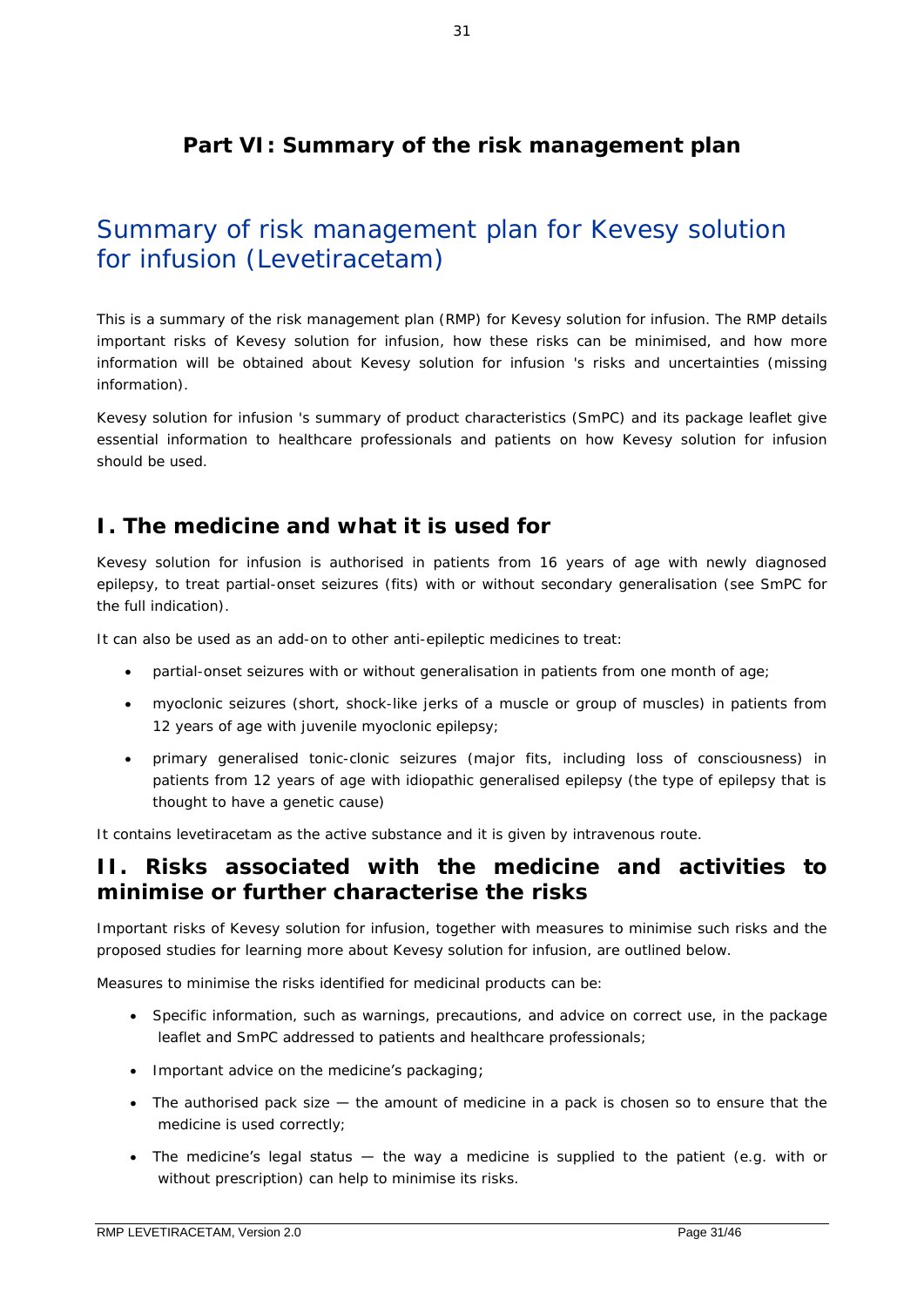Together, these measures constitute *routine risk minimisation* measures.

If important information that may affect the safe use of Kevesy solution for infusion is not yet available, it is listed under 'missing information' below.

### *II.A List of important risks and missing information*

Important risks of Kevesy solution for infusion are risks that need special risk management activities to further investigate or minimise the risk, so that the medicinal product can be safely administered. Important risks can be regarded as identified or potential. Identified risks are concerns for which there is sufficient proof of a link with the use of Kevesy solution for infusion. Potential risks are concerns for which an association with the use of this medicine is possible based on available data, but this association has not been established yet and needs further evaluation. Missing information refers to information on the safety of the medicinal product that is currently missing and needs to be collected (e.g. on the long-term use of the medicine);

#### *Table 5: List of important risks and missing information*

| List of important risks and missing information |                                                                                                                                                                                                                                                                                                                                                                                                                                                                                                                                                         |
|-------------------------------------------------|---------------------------------------------------------------------------------------------------------------------------------------------------------------------------------------------------------------------------------------------------------------------------------------------------------------------------------------------------------------------------------------------------------------------------------------------------------------------------------------------------------------------------------------------------------|
| Important identified risks                      | Blood dyscrasias, with cytopenias<br>Suicidal behavior, including suicide attempt, suicidal ideation,<br>psychotic disorder, and completed suicide<br>Severe cutaneous adverse reactions, including toxic epidermal<br>necrolysis, Stevens-Johnson syndrome, and erythema multiform<br>Abnormal behavior including restlessness, aggression, agitation,<br>irritability and insomnia<br>DRESS syndrome<br>Renal failure<br>Encephalopathy<br>Rhabdomyolysis<br>Hypersensitivity (including angioedema and anaphylaxis)<br>Interaction with methotrexate |
| Important potential risks                       | Seizure worsening including convulsion, epilepsy and complex partial<br>seizure<br>Electrolyte disturbance<br>Haemorrhage in association with levetiracetam                                                                                                                                                                                                                                                                                                                                                                                             |
| Missing information                             | Long term effects on intelligence, growth, endocrine function,<br>puberty and childbearing potential in children                                                                                                                                                                                                                                                                                                                                                                                                                                        |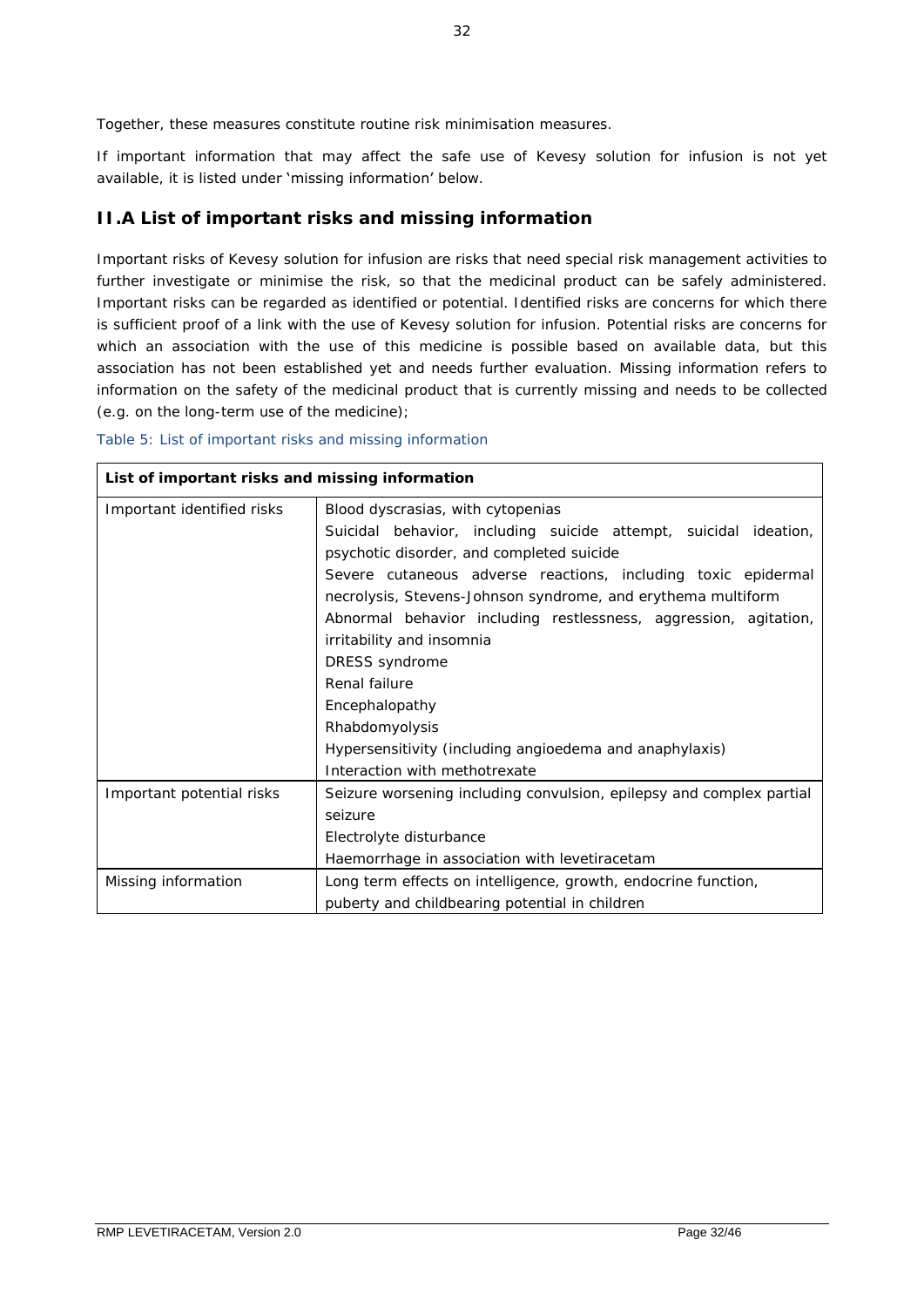# *II.B Summary of important risks*

### *Table 6: Summary of important risks*

| Important Identified Risk: Blood dyscrasias, with cytopenias |                                                                                                          |
|--------------------------------------------------------------|----------------------------------------------------------------------------------------------------------|
| Evidence for linking the risk to<br>the medicine             | The risk of blood dyscrasias related to levetiracetam is well-<br>known and described in the literature. |
| Risk factors and risk groups                                 | Not identified                                                                                           |
| Risk minimisation measures                                   | Routine risk communication:                                                                              |
|                                                              | SmPC sections 4.4 and 4.8<br>$\bullet$                                                                   |
|                                                              | Package leaflet section 4<br>$\bullet$                                                                   |
|                                                              | Additional risk minimisation measures: none                                                              |

| Important Identified Risk: Suicidal behavior, including suicide attempt, suicidal ideation,<br>psychotic disorder, and completed suicide |                                                                                                                                                       |
|------------------------------------------------------------------------------------------------------------------------------------------|-------------------------------------------------------------------------------------------------------------------------------------------------------|
| Evidence for linking the risk to<br>the medicine                                                                                         | The risk of suicidal behavior related to levetiracetam is well-<br>known and described in the literature.                                             |
| Risk factors and risk groups                                                                                                             | Increased risk for behavioural and psychiatric adverse reactions<br>in the paediatric patient population.                                             |
| Risk minimisation measures                                                                                                               | Routine risk communication:<br>SmPC sections 4.4 and 4.8<br>Package leaflet sections 2; 4<br>$\bullet$<br>Additional risk minimisation measures: none |

| Important I dentified Risk: Severe cutaneous adverse reactions, including toxic epidermal<br>necrolysis, Stevens-Johnson syndrome, and erythema multiform |                                                                                                                             |
|-----------------------------------------------------------------------------------------------------------------------------------------------------------|-----------------------------------------------------------------------------------------------------------------------------|
| Evidence for linking the risk to<br>the medicine                                                                                                          | The risk of severe cutaneous adverse reactions related to<br>levetiracetam is well-known and described in the literature.   |
| Risk factors and risk groups                                                                                                                              | Not known                                                                                                                   |
| Risk minimisation measures                                                                                                                                | Routine risk communication:<br>SmPC section 4.8<br>Package leaflet section 4<br>Additional risk minimisation measures: none |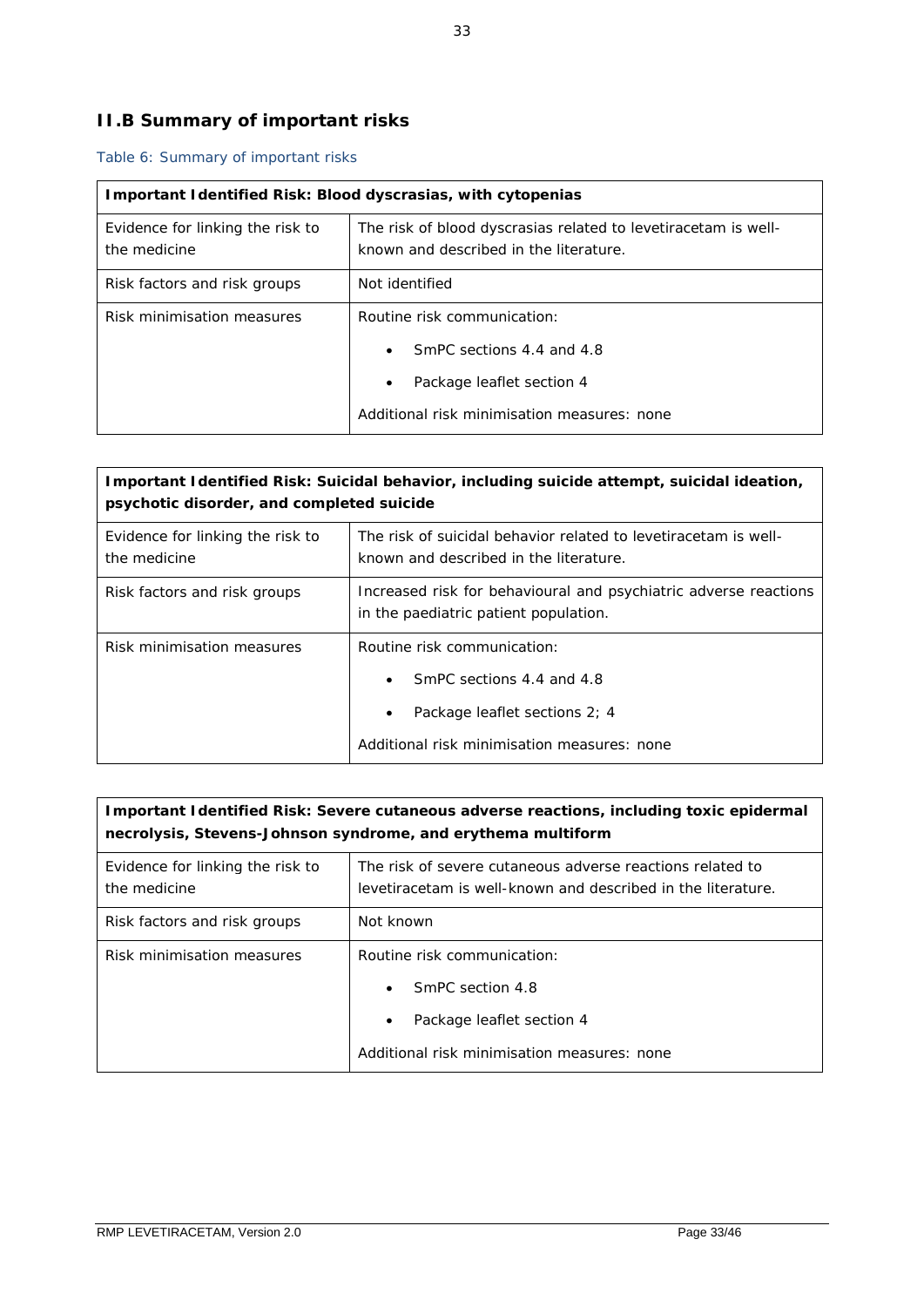| Important Identified Risk: Abnormal behavior including restlessness, aggression,<br>agitation, irritability and insomnia |                                                                                                                                  |
|--------------------------------------------------------------------------------------------------------------------------|----------------------------------------------------------------------------------------------------------------------------------|
| Evidence for linking the risk to<br>the medicine                                                                         | The risk of abnormal behavior reactions related to levetiracetam<br>is well-known and described in the literature.               |
| Risk factors and risk groups                                                                                             | Paediatric patient population                                                                                                    |
| Risk minimisation measures                                                                                               | Routine risk communication:<br>SmPC section 4.8<br>Package leaflet section 4<br>٠<br>Additional risk minimisation measures: none |

| Important I dentified Risk: DRESS syndrome       |                                                                                                        |
|--------------------------------------------------|--------------------------------------------------------------------------------------------------------|
| Evidence for linking the risk to<br>the medicine | The risk of DRESS syndrome related to levetiracetam is well-<br>known and described in the literature. |
| Risk factors and risk groups                     | None known                                                                                             |
| Risk minimisation measures                       | Routine risk communication:                                                                            |
|                                                  | SmPC section 4.8                                                                                       |
|                                                  | Package leaflet section 4<br>$\bullet$                                                                 |
|                                                  | Additional risk minimisation measures: none                                                            |

| mportant I dentified Risk: Renal failure         |                                                                                                      |
|--------------------------------------------------|------------------------------------------------------------------------------------------------------|
| Evidence for linking the risk to<br>the medicine | The risk of renal failure related to levetiracetam is well-known<br>and described in the literature. |
| Risk factors and risk groups                     | Not available                                                                                        |
| Risk minimisation measures                       | Routine risk communication:                                                                          |
|                                                  | SmPC section 4.4 and 4.8<br>$\bullet$                                                                |
|                                                  | Package leaflet sections 2; 4<br>$\bullet$                                                           |
|                                                  | Additional risk minimisation measures: none                                                          |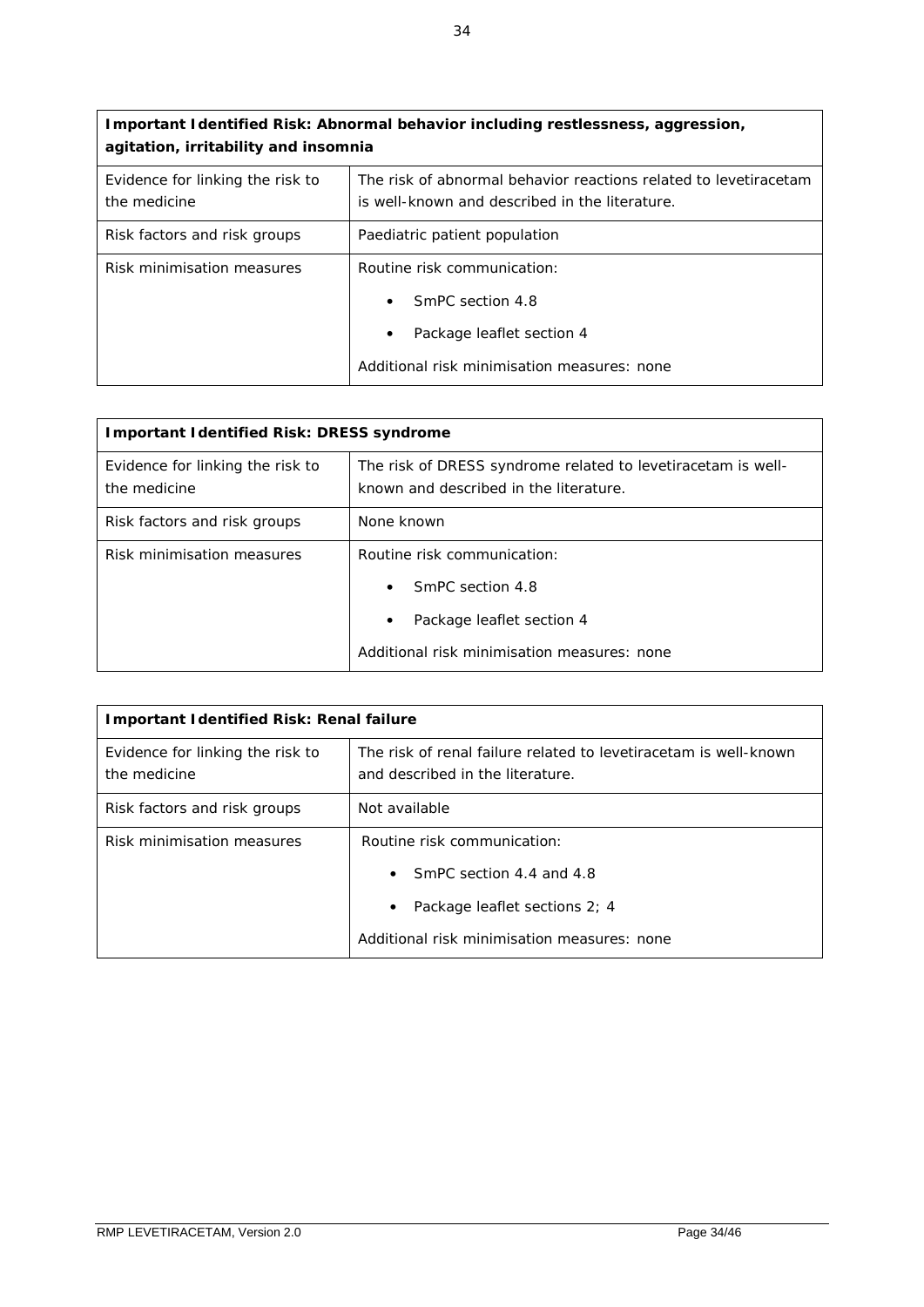| Important I dentified Risk: Encephalopathy       |                                                                                                        |
|--------------------------------------------------|--------------------------------------------------------------------------------------------------------|
| Evidence for linking the risk to<br>the medicine | The risk of encephalopathy related to levetiracetam is well-<br>known and described in the literature. |
| Risk factors and risk groups                     | Not identified                                                                                         |
| Risk minimisation measures                       | Routine risk communication:                                                                            |
|                                                  | SmPC section 4.8<br>$\bullet$                                                                          |
|                                                  | Package leaflet section 4<br>$\bullet$                                                                 |
|                                                  | Additional risk minimisation measures: none                                                            |

| Important Identified Risk: Rhabdomyolysis        |                                                                                                        |
|--------------------------------------------------|--------------------------------------------------------------------------------------------------------|
| Evidence for linking the risk to<br>the medicine | The risk of rhabdomyolysis related to levetiracetam is well-<br>known and described in the literature. |
| Risk factors and risk groups                     | Not identified                                                                                         |
| Risk minimisation measures                       | Routine risk communication:                                                                            |
|                                                  | SmPC section 4.8<br>$\bullet$                                                                          |
|                                                  | Package leaflet section 4<br>$\bullet$                                                                 |
|                                                  | Additional risk minimisation measures: none                                                            |

| Important Identified Risk: Hypersensitivity (including angioedema and anaphylaxis) |                                                                                                          |
|------------------------------------------------------------------------------------|----------------------------------------------------------------------------------------------------------|
| Evidence for linking the risk to<br>the medicine                                   | The risk of hypersensitivity related to levetiracetam is well-<br>known and described in the literature. |
| Risk factors and risk groups                                                       | Not identified                                                                                           |
| Risk minimisation measures                                                         | Routine risk communication:                                                                              |
|                                                                                    | SmPC sections 4.3 and 4.8<br>$\bullet$                                                                   |
|                                                                                    | Package leaflet sections 2: 4<br>$\bullet$                                                               |
|                                                                                    | Additional risk minimisation measures: none                                                              |

| Important Identified Risk: Interaction with methotrexate |                                                                                                                                                   |
|----------------------------------------------------------|---------------------------------------------------------------------------------------------------------------------------------------------------|
| Evidence for linking the risk to<br>the medicine         | Coadministration of levetiracetam and Methotrexate may result<br>in delayed elimination of Methotrexate, increasing the likelihood<br>of toxicity |
| Risk factors and risk groups                             | Not identified                                                                                                                                    |
| Risk minimisation measures                               | Routine risk communication: SmPC section 4.5<br>Additional risk minimisation measures: none                                                       |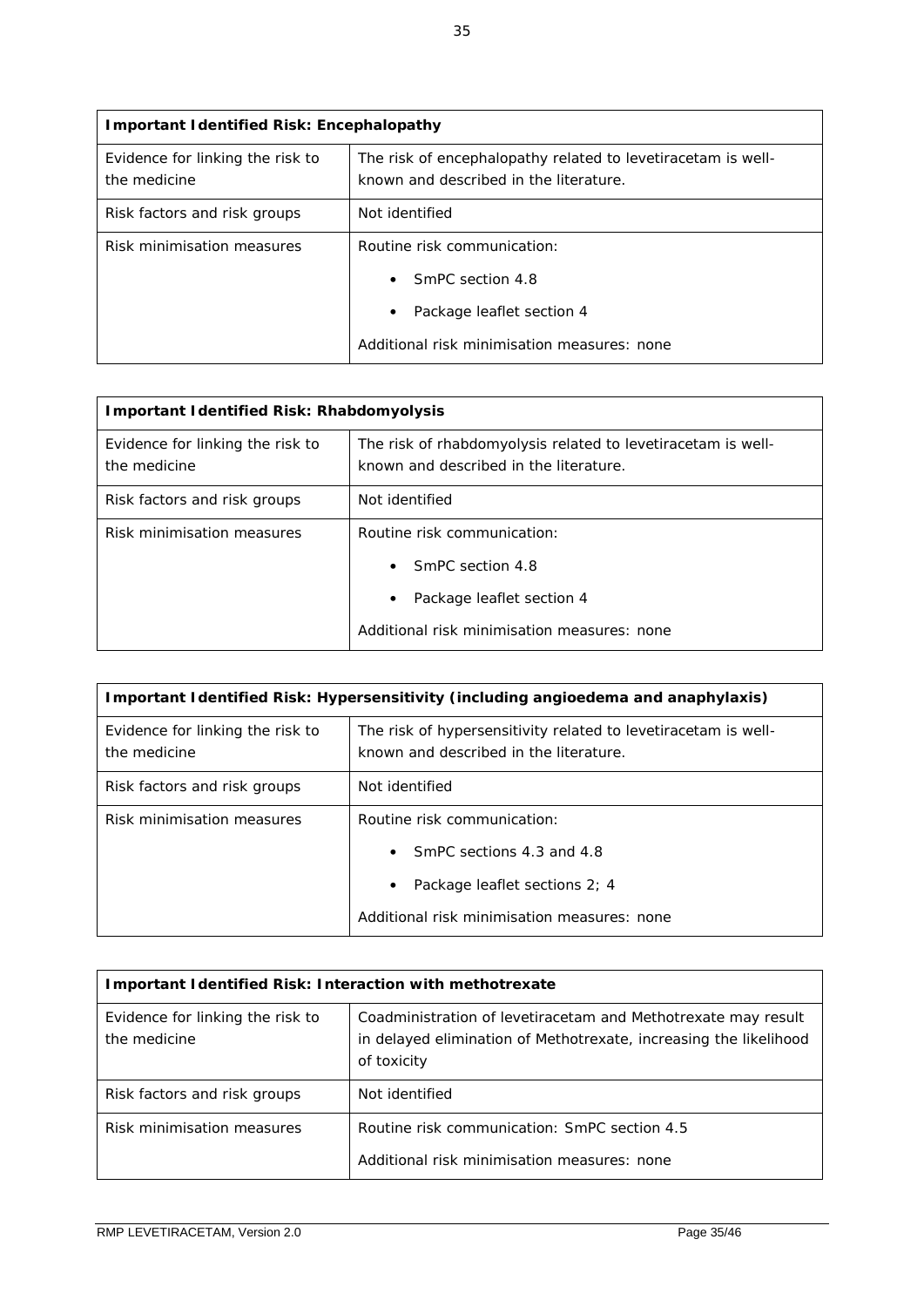**Important potential risk: Seizure worsening including convulsion, epilepsy and complex partial seizure**

| Evidence for linking the risk to<br>the medicine | Seizure worsening could potentially be experienced by all<br>epileptic patients. It has been suggested that worsening of<br>seizures after withdrawal of anticonvulsivants may reflect loss of<br>efficacy rather than an abstinence phenomenon. However risk of<br>seizure worsening is known for levetiracetam, and is therefore<br>described in the product information. |
|--------------------------------------------------|-----------------------------------------------------------------------------------------------------------------------------------------------------------------------------------------------------------------------------------------------------------------------------------------------------------------------------------------------------------------------------|
| Risk factors and risk groups                     | Sudden withdrawal of the treatment                                                                                                                                                                                                                                                                                                                                          |
| Risk minimisation measures                       | Routine risk communication: SmPC section 4.8<br>Additional risk minimisation measures: none                                                                                                                                                                                                                                                                                 |
|                                                  |                                                                                                                                                                                                                                                                                                                                                                             |

| Important potential risk: Electrolyte disturbance |                                                                                                                                                                                                                                                                                                                                                                                                                      |  |  |  |
|---------------------------------------------------|----------------------------------------------------------------------------------------------------------------------------------------------------------------------------------------------------------------------------------------------------------------------------------------------------------------------------------------------------------------------------------------------------------------------|--|--|--|
| Evidence for linking the risk to<br>the medicine  | Current evidence of hypomagnesaemia and hypokalaemia in<br>association with levetiracetam is considered weak. However, as<br>hyponatraemia has already been demonstrated for<br>levetiracetam, and that levetiracetam may impact on renal<br>function, it is considered that "Hypokalaemia and<br>hypomagnesaemia" should be kept under close monitoring in<br>the context of a new safety Signal for levetiracetam. |  |  |  |
| Risk factors and risk groups                      | Unidentified                                                                                                                                                                                                                                                                                                                                                                                                         |  |  |  |
| Risk minimisation measures                        | Routine risk communication: None<br>Other routine risk minimisation measures beyond the Product<br>Information: potential risk subject to close monitoring<br>Additional risk minimisation measures: none                                                                                                                                                                                                            |  |  |  |

| Important potential risk: Haemorrhage in association with levetiracetam |                                                                                                                                                                                                                                                                                                                                                                             |  |  |  |
|-------------------------------------------------------------------------|-----------------------------------------------------------------------------------------------------------------------------------------------------------------------------------------------------------------------------------------------------------------------------------------------------------------------------------------------------------------------------|--|--|--|
| Evidence for linking the risk to<br>the medicine                        | Seizure worsening could potentially be experienced by all<br>epileptic patients. It has been suggested that worsening of<br>seizures after withdrawal of anticonvulsivants may reflect loss of<br>efficacy rather than an abstinence phenomenon. However risk of<br>seizure worsening is known for levetiracetam, and is therefore<br>described in the product information. |  |  |  |
| Risk factors and risk groups                                            | Patients treated with anticoagulant drugs and anti-platelet drugs                                                                                                                                                                                                                                                                                                           |  |  |  |
| Risk minimisation measures                                              | Routine risk communication: None<br>Other routine risk minimisation measures beyond the Product<br>Information: potential risk subject to close monitoring<br>Additional risk minimisation measures: none                                                                                                                                                                   |  |  |  |